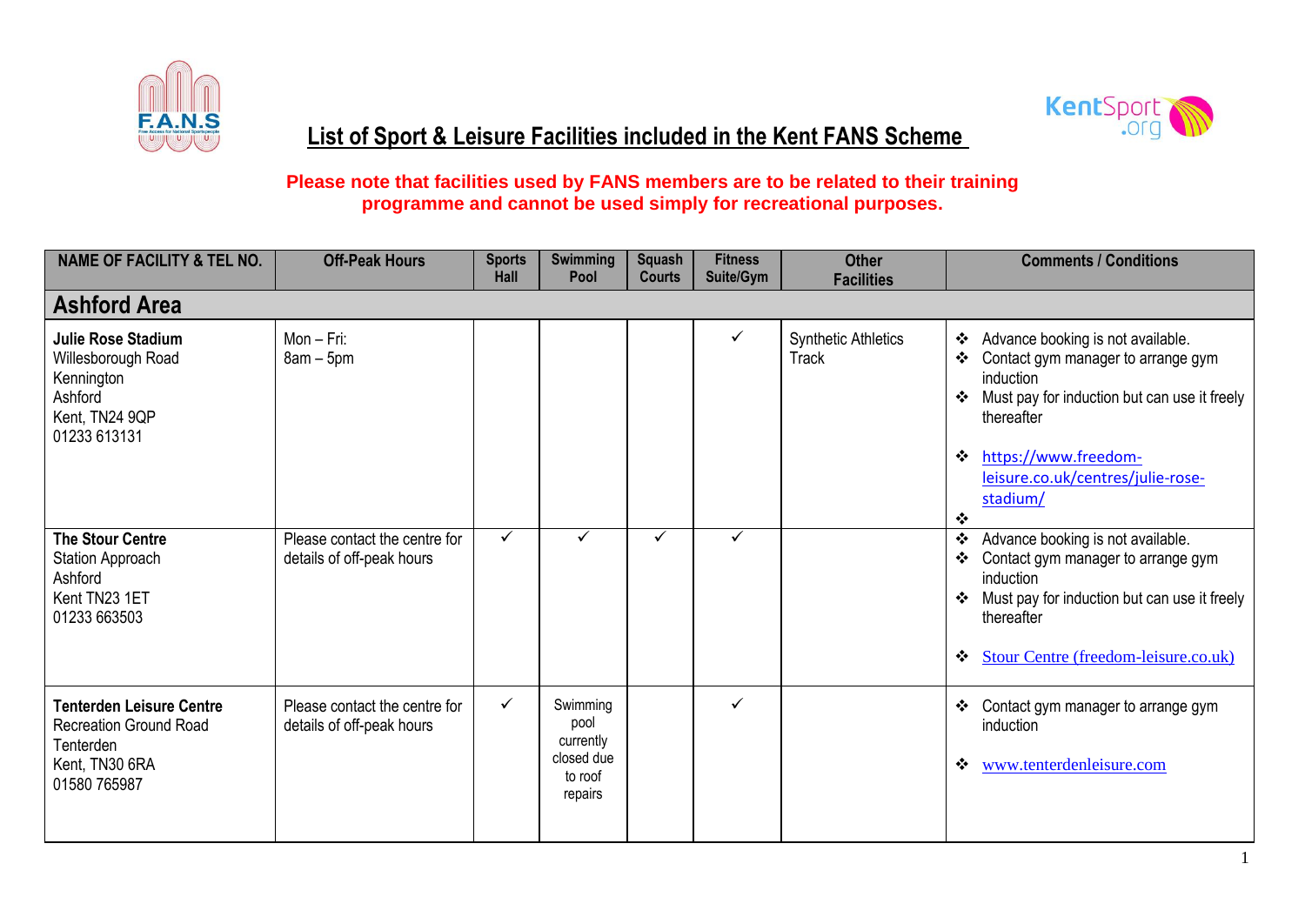| <b>NAME OF FACILITY &amp; TEL NO.</b>                                                                                                            | <b>Off-Peak Hours</b>                                                                                                                                 | <b>Sports</b><br>Hall | <b>Swimming</b><br>Pool | <b>Squash</b><br><b>Courts</b> | <b>Fitness</b><br>Suite/Gym | <b>Other</b><br><b>Facilities</b>                                                                                                                              | <b>Comments / Conditions</b>                                                                                                                                                                                                                                   |
|--------------------------------------------------------------------------------------------------------------------------------------------------|-------------------------------------------------------------------------------------------------------------------------------------------------------|-----------------------|-------------------------|--------------------------------|-----------------------------|----------------------------------------------------------------------------------------------------------------------------------------------------------------|----------------------------------------------------------------------------------------------------------------------------------------------------------------------------------------------------------------------------------------------------------------|
| <b>Canterbury Area</b>                                                                                                                           |                                                                                                                                                       |                       |                         |                                |                             |                                                                                                                                                                |                                                                                                                                                                                                                                                                |
| <b>Christ Church Sports Centre</b><br>Pilgrims Way<br>Canterbury<br>Kent, CT1 1XS<br>01227 823500                                                | $Mon-Sun:$<br>$9am - 4pm$                                                                                                                             |                       |                         |                                | $\checkmark$                |                                                                                                                                                                | $\cdot$ Use of the fitness suite/gym is 16+ years<br>www.canterbury.ac.uk/christ-church-sport<br>❖                                                                                                                                                             |
| <b>Herne Bay High Specialist</b><br><b>School &amp; Sports College</b><br><b>Bullockstone Road</b><br>Herne Bay<br>Kent, CT6 7NS<br>01227 361221 | Out of school hours<br><b>AWAITING UPDATE -</b><br><b>PLEASE CHECK ACCESS</b><br><b>WITH FACILTY BEFORE</b><br><b>VISITING</b>                        | $\checkmark$          |                         |                                |                             | Synthetic Turf Pitch                                                                                                                                           | Facility can be booked 3 days in advance<br>❖<br>Peak time usage is available free of<br>❖<br>charge if facility is not being used<br>https://www.hernebayhigh.org/<br>❖                                                                                       |
| <b>Herons Leisure Centre</b><br><b>William Street</b><br>Herne Bay<br>Kent, CT6 5NX<br>01227 742102                                              | 7am - 5.30pm subject to<br>school bookings<br><b>AWAITING UPDATE -</b><br><b>PLEASE CHECK ACCESS</b><br><b>WITH FACILTY BEFORE</b><br><b>VISITING</b> |                       | ✓                       |                                | $\checkmark$                | Mind & Body Studio<br>Group Cycle                                                                                                                              | Under 16's not allowed use of gym without<br>❖<br>supervision from a coach or parent<br>Facilities cannot be booked in advance<br>❖<br>https://www.fusion-lifestyle.com/centres/heron-<br>❖<br>leisure-centre/                                                 |
| <b>Kingsmead Leisure Centre</b><br>Kingsmead Road<br>Canterbury<br>Kent, CT2 7PH<br>01227 769818                                                 | $Mon - Sun$ :<br>$7.30$ am $- 5.30$ pm                                                                                                                | $\checkmark$          | $\checkmark$            |                                | $\checkmark$                | <b>Fitness Studio</b><br>Mind & Body Studio<br>Group Cycle Studio                                                                                              | Under 16's not allowed use of gym without<br>❖<br>supervision from a coach or parent<br>Facilities cannot be booked in advance<br>❖<br>https://www.fusion-<br>$\mathbf{r}^{\star}_{\mathbf{r}^{\star}}$<br>lifestyle.com/centres/kingsmead-leisure-<br>centre/ |
| Kent Sport - University of Kent<br><b>Sports Centre</b><br>Canterbury<br>Kent, CT2 7NL<br>01227 823623                                           | FANS members can use the<br>facilities whenever the centre<br>is open. Please contact the<br>centre for details of opening<br>hours.                  | $\checkmark$          |                         | $\checkmark$                   | $\checkmark$                | Football, Rugby & Cricket<br>Pitches, Synthetic Turf<br>Pitch, Dance Studio,<br>Netball, Tennis Courts,<br>Beach Volleyball Court,<br>Outdoor Basketball Court | Use of the gym is 16+ years<br>❖<br>Facilities cannot be booked in advance, but<br>$\mathbf{r}^{\star}_{\mathbf{r}^{\star}}$<br>FANS members can ring up to check<br>availability prior to use<br>❖<br>Kent Sport - University of Kent                         |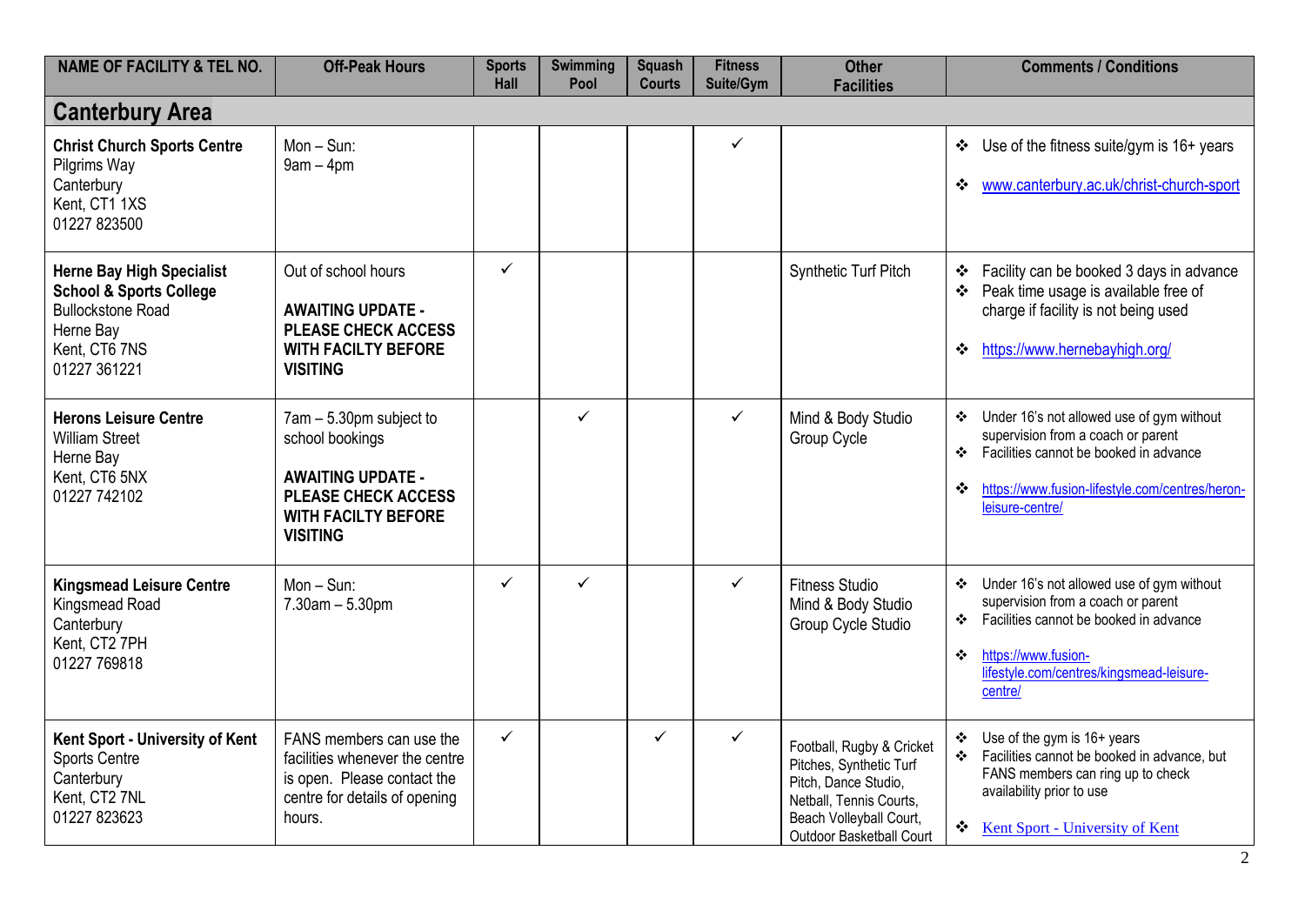| <b>NAME OF FACILITY &amp; TEL NO.</b>                                                                                                    | <b>Off-Peak Hours</b>                                                                                                                                                      | <b>Sports</b><br><b>Hall</b> | <b>Swimming</b><br>Pool | <b>Squash</b><br><b>Courts</b> | <b>Fitness</b><br>Suite/Gym | <b>Other</b><br><b>Facilities</b> | <b>Comments / Conditions</b>                                                                                                                                                                                                                                               |
|------------------------------------------------------------------------------------------------------------------------------------------|----------------------------------------------------------------------------------------------------------------------------------------------------------------------------|------------------------------|-------------------------|--------------------------------|-----------------------------|-----------------------------------|----------------------------------------------------------------------------------------------------------------------------------------------------------------------------------------------------------------------------------------------------------------------------|
| <b>Mallard Fencing Club</b><br>Boughton Under Blean Village<br>Hall<br><b>Bull Lane</b><br>Faversham<br>Kent, ME13 9AH<br>07749 963087   | Monday evening:<br>$6.30$ pm $-10$ pm                                                                                                                                      |                              |                         |                                |                             | Fencing Club                      | ❖ Fencers who are FANS members are<br>welcome to fence for free at the club on a<br>Monday evening<br>❖ For further information or to contact the<br>club visit website.<br>❖ www.mallardfencing.org.uk                                                                    |
| The Canterbury Sport and<br><b>Fitness Centre</b><br>Canterbury College<br>New Dover Road<br>Canterbury<br>Kent, CT1 3AJ<br>01227 811248 | $Mon-Fri:$<br>$7am - 10pm$<br>Sat: 8.00am - 6pm<br>Sun: 8am - 4pm                                                                                                          |                              |                         |                                | $\checkmark$                |                                   | $\div$ Use of the fitness suite / gym is 16+ years<br>All users must complete a registration /<br>gym waiver form<br>❖ Facilities are available for hire<br><b>Canterbury College - Sports Centre at</b><br>❖<br>Canterbury College (ekcgroup.ac.uk)                       |
| <b>Whitstable Sports Centre</b><br><b>Bellevue Road</b><br>Whitstable<br>Kent, CT5 1PX<br>01227 274394                                   | Mon-Fri:<br>$8.30$ pm $- 10.30$ pm<br>Sat & Sun:<br>$8am - 8pm$<br><b>AWAITING UPDATE -</b><br><b>PLEASE CHECK ACCESS</b><br><b>WITH FACILTY BEFORE</b><br><b>VISITING</b> | ✓                            |                         |                                | ✓                           |                                   | ❖ Use of the gym is 16+ years<br>❖ Peak time usage is available free of<br>charge if facility is not being used<br>❖ Facilities cannot be booked in advance<br>https://www.fusion-<br>$\cdot$<br>lifestyle.com/centres/whitstable-sport-<br>centre/                        |
| <b>Whitstable Swimming Pool</b><br><b>Tower Parade</b><br>Whitstable<br>Kent, CT5 2BJ<br>01227 772442                                    | Please contact the centre for<br>details of off-peak hours                                                                                                                 |                              | ✓                       |                                | $\checkmark$                |                                   | ❖ Use of the gym is 16+ years<br>Facilities cannot be booked in advance<br>❖<br>Please contact the sports centre for any<br>❖<br>further conditions on use of the facilities<br>https://www.fusion-<br>$\mathbf{A}$<br>lifestyle.com/centres/whitstable-<br>swimming-pool/ |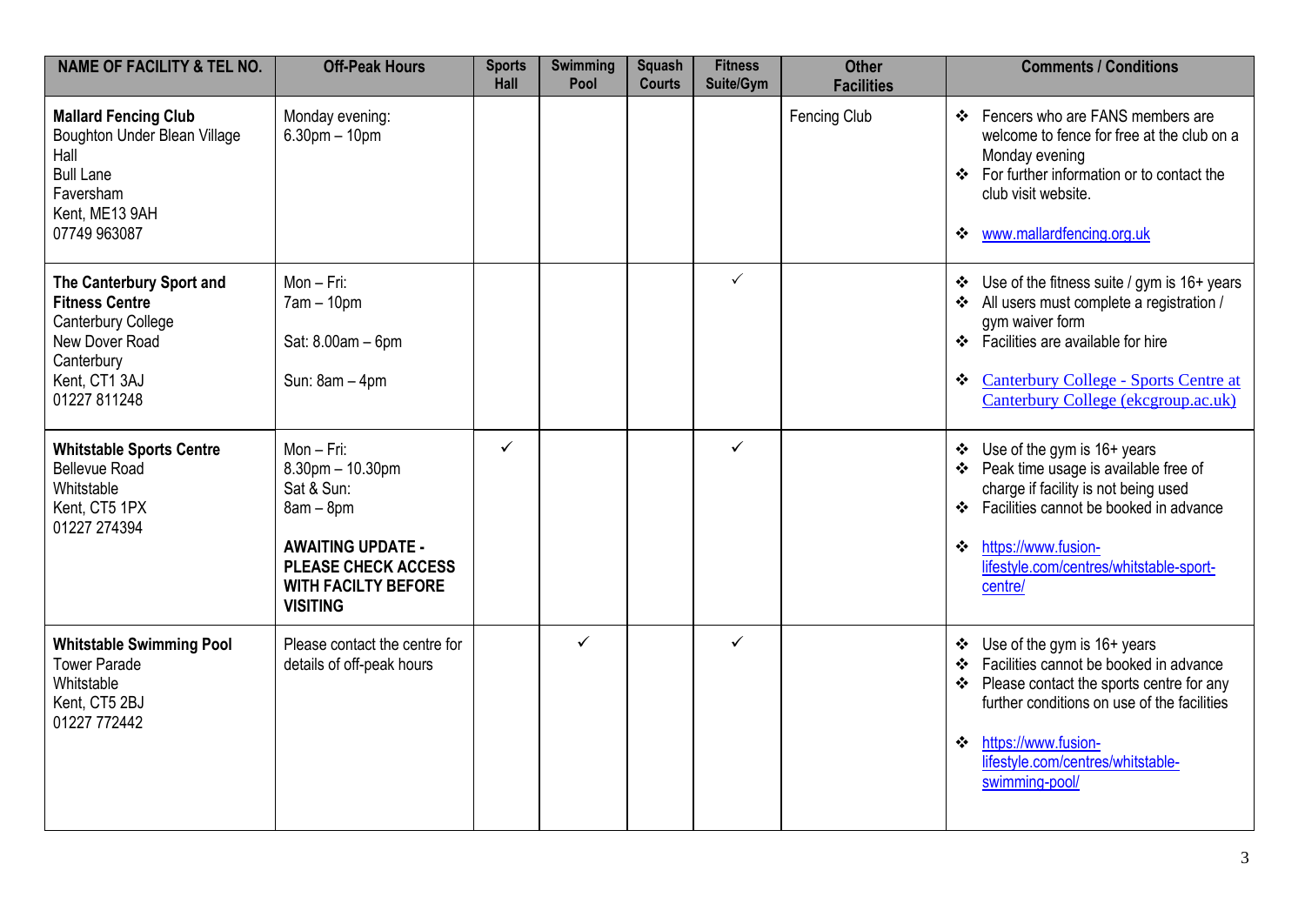| <b>NAME OF FACILITY &amp; TEL NO.</b>                                                                                | <b>Off-Peak Hours</b>                                                                                                                                                                               | <b>Sports</b><br>Hall | <b>Swimming</b><br>Pool | <b>Squash</b><br><b>Courts</b> | <b>Fitness</b><br>Suite/Gym | <b>Other</b><br><b>Facilities</b> | <b>Comments / Conditions</b>                                                                                                                                                                                                                                 |
|----------------------------------------------------------------------------------------------------------------------|-----------------------------------------------------------------------------------------------------------------------------------------------------------------------------------------------------|-----------------------|-------------------------|--------------------------------|-----------------------------|-----------------------------------|--------------------------------------------------------------------------------------------------------------------------------------------------------------------------------------------------------------------------------------------------------------|
| <b>Dartford Area</b>                                                                                                 |                                                                                                                                                                                                     |                       |                         |                                |                             |                                   |                                                                                                                                                                                                                                                              |
| <b>Becket Sports Centre</b><br>Shepherds Lane<br>Dartford<br>Kent, DA1 2JB<br>01322 280646                           | Mon - Fri:<br>$7am - 11am$<br>$3.20$ pm $- 5.30$ pm<br>Sat & Sun:<br>12pm - 6pm Gym only<br><b>AWAITING UPDATE -</b><br><b>PLEASE CHECK ACCESS</b><br><b>WITH FACILTY BEFORE</b><br><b>VISITING</b> | $\checkmark$          |                         |                                | $\checkmark$                |                                   | Fitness Suite is for 13yrs+ only<br>❖<br>Facilities can be booked 1 day in advance<br>$\bullet^{\bullet}_{\bullet} \bullet$                                                                                                                                  |
| <b>Fairfield Pool &amp; Leisure Centre</b><br><b>Lowfield Street</b><br>Dartford<br>Kent, DA1 1JB<br>01322 224400    | $Mon-Fri:$<br>$9am - 5pm$<br>All weekend                                                                                                                                                            |                       | $\checkmark$            |                                | $\checkmark$                |                                   | ❖ Please contact the centre for junior gym<br>access (11-15 years old)<br>Facilities cannot be booked in advance<br>$\frac{1}{2}$<br>www.fairfieldleisure.org<br>❖                                                                                           |
| <b>Swanscombe Leisure Centre</b><br>Craylands Lane<br>Swanscombe<br>Kent, DA10 0LP<br>01322 386362                   | Mon - Fri:<br>$9am - 5pm$                                                                                                                                                                           | $\checkmark$          |                         |                                | $\checkmark$                |                                   | Gym does not have to be booked in<br>❖<br>advance, but Courts do<br>Gym entry is available for 12-15-year olds<br>(Cardio only) Tue & Thurs 3-6pm and Sat<br>& Sun 12-4pm<br>www.gcll.co.uk<br>❖                                                             |
| <b>Dover Area</b>                                                                                                    |                                                                                                                                                                                                     |                       |                         |                                |                             |                                   |                                                                                                                                                                                                                                                              |
| Aylesham Welfare Leisure<br><b>Centre</b><br>Spinney Lane<br>Aylesham<br>Canterbury<br>Kent, CT3 3BE<br>01304 840661 | Please contact the centre for<br>details of off-peak hours<br><b>AWAITING UPDATE -</b><br><b>PLEASE CHECK ACCESS</b><br><b>WITH FACILTY BEFORE</b><br><b>VISITING</b>                               |                       |                         |                                | $\checkmark$                | Synthetic Turf Pitch              | ❖ Under 14's not allowed use of gym<br>Teen gym (12-15-year olds) $4.00 \text{pm}$ -<br>❖<br>7.00pm<br>Facilities can be booked on day of usage<br>❖<br><b>Community Centre   Aylesham   Gym</b><br>❖<br><b>Sports Bar   3G Pitches</b><br>(ayleshamwlc.org) |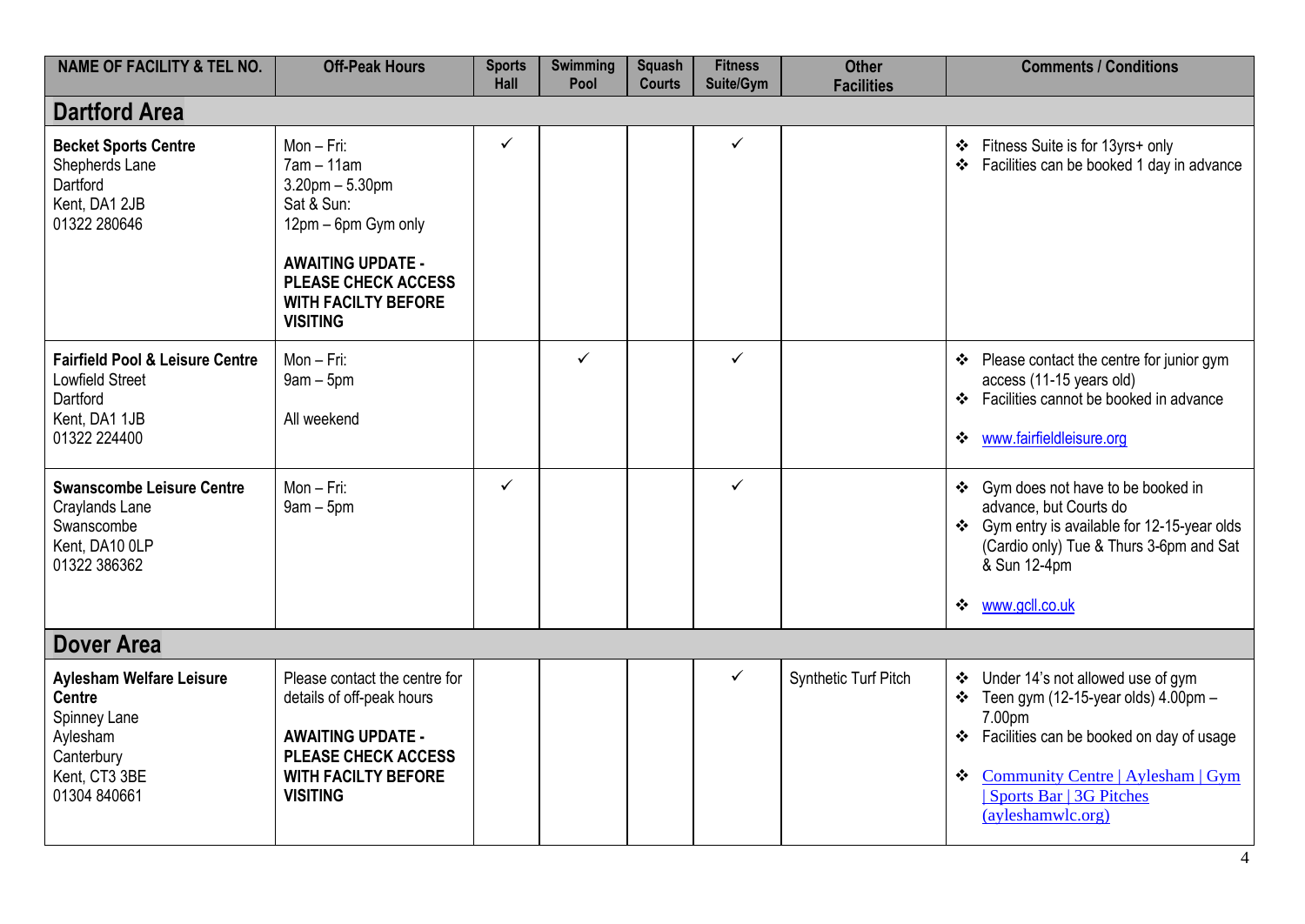| <b>NAME OF FACILITY &amp; TEL NO.</b>                                                                                                          | <b>Off-Peak Hours</b>                                                                                                                               | <b>Sports</b><br><b>Hall</b> | <b>Swimming</b><br>Pool | <b>Squash</b><br><b>Courts</b> | <b>Fitness</b><br>Suite/Gym | <b>Other</b><br><b>Facilities</b>                                                                    | <b>Comments / Conditions</b>                                                                                                                                                    |
|------------------------------------------------------------------------------------------------------------------------------------------------|-----------------------------------------------------------------------------------------------------------------------------------------------------|------------------------------|-------------------------|--------------------------------|-----------------------------|------------------------------------------------------------------------------------------------------|---------------------------------------------------------------------------------------------------------------------------------------------------------------------------------|
| <b>BayPoint Club</b><br>Ramsgate Road<br>Sandwich<br>Kent, CT13 9QL<br>01304 613022                                                            | Off peak times are:<br>$6.30am - 4pm$                                                                                                               | ✓                            |                         | ✓                              | $\checkmark$                | Synthetic Turf Pitch,<br>Tennis Courts, Grass<br>Pitches, Spin Studio,<br>Steam Room, Sauna<br>Rooms | Use of the fitness suite/gym is $18+$ years<br>$\bullet$<br>❖ Facilities can be booked on day of usage<br>if available and up to 3 days in advance<br>❖ www.baypointclub.co.uk  |
| <b>Dover Leisure Centre</b><br><b>Fitness Fields</b><br><b>Whitecliffs Business Park</b><br>Whitfield, Dover<br>Kent, CT16 3FH<br>01304 201145 | $Mon-Sun:$<br>$9am - 5pm$                                                                                                                           | $\checkmark$                 | ✓                       |                                | $\checkmark$                |                                                                                                      | ❖ Under 16's not allowed use of gym without<br>qualified supervision from a coach or<br>parent<br>https://www.placesleisure.org/centres/dov<br>❖<br>er-district-leisure-centre/ |
| <b>Freedom Leisure Sandwich</b><br>Deal Road<br>Sandwich<br>Kent, CT13 0BU<br>01304 614947                                                     | Please contact the centre for<br>details of off-peak hours                                                                                          | $\checkmark$                 |                         | $\checkmark$                   | $\checkmark$                | <b>Synthetic Turf Pitch</b>                                                                          | All users must undertake gym induction<br>https://www.freedom-<br>❖<br>leisure.co.uk/centres/sandwich-leisure-<br>centre/                                                       |
| <b>Tides Leisure Centre (Your</b><br>Leisure Kent Ltd)<br>Park Avenue<br>Deal<br>Kent, CT14 9UU<br>01304 373399                                | <b>Currently reviewing</b><br>operations following Covid<br>period and hope to be able<br>to support FANS member<br>access again from<br>Summer 22. | $\checkmark$                 | ✓                       |                                | $\checkmark$                | <b>Indoor Tennis Courts</b>                                                                          | $\cdot \cdot \cdot$ http://tidesleisurecentre.co.uk/                                                                                                                            |
| <b>Folkestone &amp; Hythe Area</b>                                                                                                             |                                                                                                                                                     |                              |                         |                                |                             |                                                                                                      |                                                                                                                                                                                 |
| <b>Folkestone Sports Centre</b><br>Radnor Park Avenue<br>Folkestone<br>Kent, CT19 5HX<br>01303 850222                                          | Mon - Fri:<br>$9.30$ am $-4$ pm<br>Sat & Sun:<br>All Day                                                                                            | $\checkmark$                 | ✓                       |                                | $\checkmark$                | Dry Ski Slope                                                                                        | ❖ Contact gym manager to arrange gym<br>induction<br>❖ FANS card cannot be used during Club<br>sessions Monday - Sunday<br>https://www.folkestonesportscentre.co.uk/<br>❖       |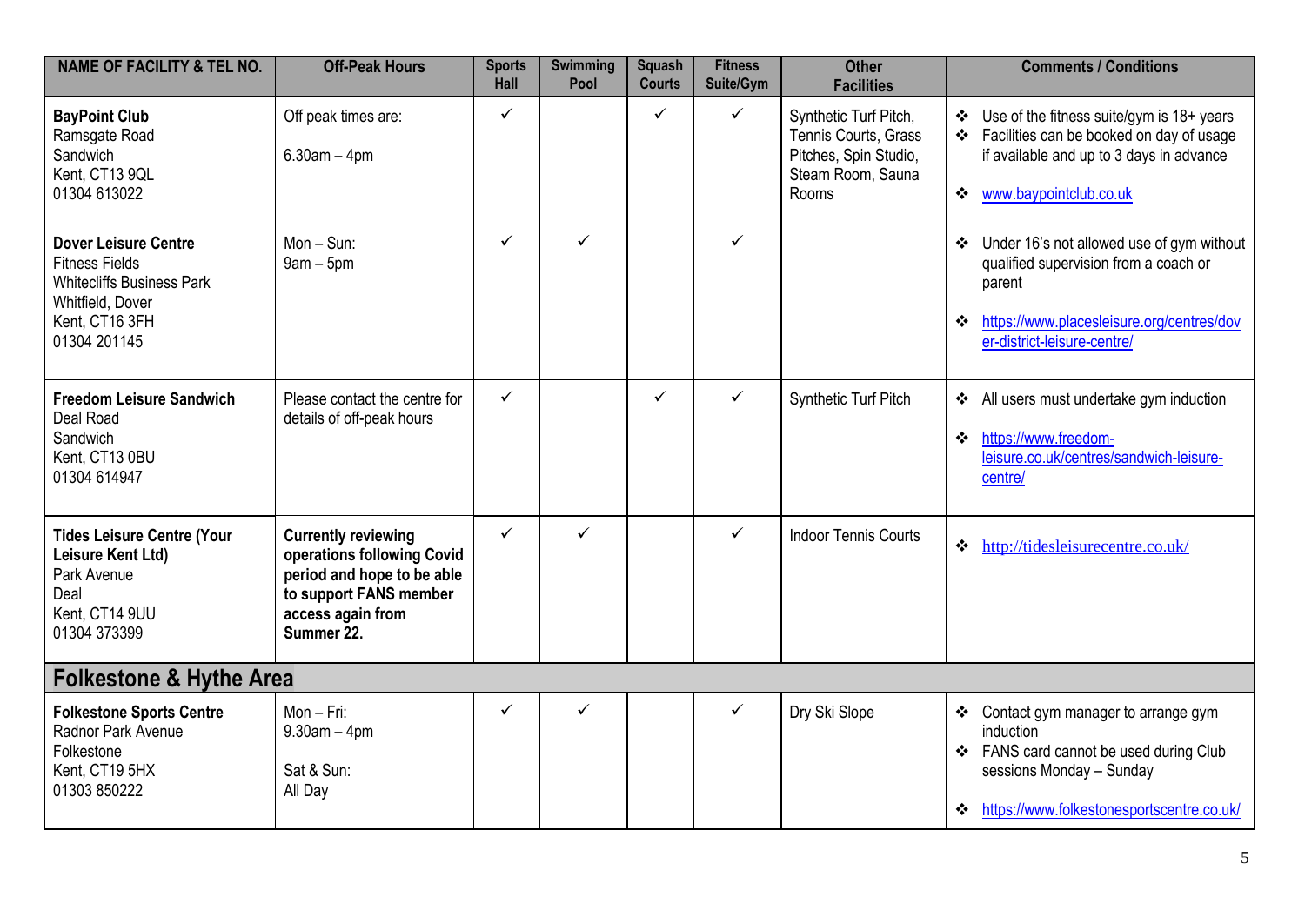| <b>NAME OF FACILITY &amp; TEL NO.</b>                                                                             | <b>Off-Peak Hours</b>                                                                                          | <b>Sports</b><br>Hall | <b>Swimming</b><br>Pool | <b>Squash</b><br><b>Courts</b> | <b>Fitness</b><br>Suite/Gym | <b>Other</b><br><b>Facilities</b>                               | <b>Comments / Conditions</b>                                                                                                                                                                                                                                                                                                     |
|-------------------------------------------------------------------------------------------------------------------|----------------------------------------------------------------------------------------------------------------|-----------------------|-------------------------|--------------------------------|-----------------------------|-----------------------------------------------------------------|----------------------------------------------------------------------------------------------------------------------------------------------------------------------------------------------------------------------------------------------------------------------------------------------------------------------------------|
| <b>Hythe Swimming Pool</b><br>South Road<br>Hythe, Nr Folkestone<br>Kent, CT21 6AR<br>01303 269177                | Please contact the centre for<br>details of off-peak hours                                                     |                       | ✓                       |                                | ✓                           |                                                                 | Contact gym manager to arrange gym<br>❖<br>induction<br>❖ Please contact the centre for any<br>conditions on use of the facilities<br>https://www.folkestone-<br>$\cdot$<br>hythe.gov.uk/sports-and-leisure/hythe-<br>pool                                                                                                       |
| The Marsh Academy Leisure<br><b>Centre</b><br><b>Station Road</b><br>New Romney<br>Kent, TN28 8BB<br>01797 369200 | Please contact the centre for<br>details of when the facilities<br>can be accessed (individual<br>negotiation) | $\checkmark$          |                         | $\checkmark$                   | $\checkmark$                | <b>Floodlit Hard Court</b><br>Multi Sports Area<br>Dance Studio | ❖ Facilities can be booked up to 1 day in<br>advance, by negotiation<br>https://www.marshacademy.org.uk/601/ho<br>$\cdot$<br>$me-2$                                                                                                                                                                                              |
| <b>Gravesham Area</b>                                                                                             |                                                                                                                |                       |                         |                                |                             |                                                                 |                                                                                                                                                                                                                                                                                                                                  |
| <b>Cascades Leisure Centre</b><br>Thong Lane<br>Gravesend<br>Kent, DA12 4LG<br>01474 337281                       | Please contact the centre for<br>details of opening hours                                                      | ✓                     | ✓                       | ✓                              | $\checkmark$                | Aerobic Classes 16+<br>Dance Studio                             | ❖ Only 18+ years in the Health Suite<br>Gym entry is available for 12-15-year olds<br>(Cardio only) Mon & Fri 3-6pm, Sat & Sun<br>9am-6pm & after 6pm during the week &<br>on Sun with an adult using the gym<br>Facilities can be booked up to 7 days in<br>advance on production of the membership<br>card<br>❖ www.gcll.co.uk |
| Cyclopark<br>The Tollgate<br><b>Watling Street</b><br>Gravesend<br>Kent, DA11 7NP<br>01474 567145                 | Mon-Fri:<br>$10am - 4pm$<br>(last entry 4pm)                                                                   |                       |                         |                                |                             | Cycle Circuit<br><b>MTB Trails</b><br><b>BMX Track</b>          | ❖ Facility can be booked in advance.<br>Subject to space can 'share' the space<br>during public sessions rather than book<br>exclusive use. Please contact the centre<br>for further details<br>www.cyclopark.com<br>❖                                                                                                           |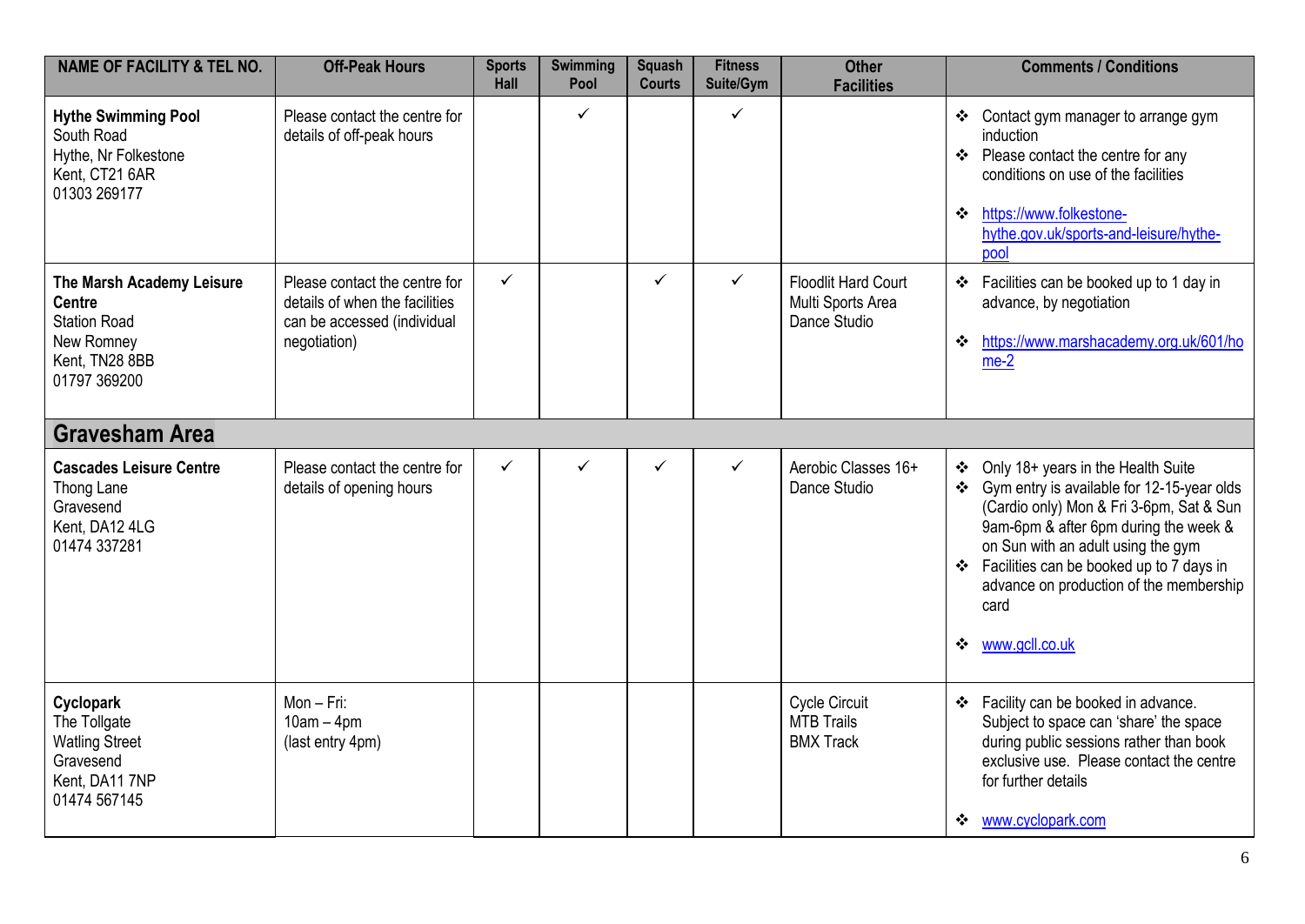| <b>NAME OF FACILITY &amp; TEL NO.</b>                                                                               | <b>Off-Peak Hours</b>                                                                                                                                                     | <b>Sports</b><br>Hall | <b>Swimming</b><br>Pool | <b>Squash</b><br><b>Courts</b> | <b>Fitness</b><br>Suite/Gym | <b>Other</b><br><b>Facilities</b>                              | <b>Comments / Conditions</b>                                                                                                                                                                                                                                                                                                                                     |
|---------------------------------------------------------------------------------------------------------------------|---------------------------------------------------------------------------------------------------------------------------------------------------------------------------|-----------------------|-------------------------|--------------------------------|-----------------------------|----------------------------------------------------------------|------------------------------------------------------------------------------------------------------------------------------------------------------------------------------------------------------------------------------------------------------------------------------------------------------------------------------------------------------------------|
| <b>Cygnet Leisure Centre</b><br>Old Perry Street<br>Northfleet, Gravesend<br>Kent, DA11 8BU<br>01474 337485         | Please contact the centre for<br>details of opening hours<br><b>AWAITING UPDATE -</b><br><b>PLEASE CHECK ACCESS</b><br><b>WITH FACILTY BEFORE</b><br><b>VISITING</b>      | ✓                     | $\checkmark$            | $\checkmark$                   | ✓                           | Dance Studio                                                   | ❖ Over 18 years only in the Health Suite<br>❖ Please contact the sports centre for any<br>further conditions on use of the facilities<br>www.gcll.co.uk<br>❖                                                                                                                                                                                                     |
| <b>Meopham Fitness &amp; Tennis</b><br><b>Centre</b><br>Wrotham Road<br>Meopham<br>Kent, DA13 0AH<br>01474 814199   | Mon-Fri:<br>$6.30am - 5pm$<br>Sat: 7.30am - 6pm<br>Sun: 8.30am - 8pm                                                                                                      |                       |                         |                                | $\checkmark$                |                                                                | ❖ Use of the gym is 14 years+<br>Facilities cannot be booked in advance<br>Please contact the sports centre for any<br>further conditions on use of the facilities<br>https://www.meophamleisure.com/<br>❖                                                                                                                                                       |
| <b>Maidstone Area</b>                                                                                               |                                                                                                                                                                           |                       |                         |                                |                             |                                                                |                                                                                                                                                                                                                                                                                                                                                                  |
| <b>Activate Body &amp; Soul</b><br>Lenham School<br>Ham Lane, Lenham<br>Maidstone<br>Kent, ME17 2QJ<br>01622 853750 | Mon-Fri:<br>$7am - 8.30am$<br>$7$ pm $-$ 9pm<br>Sat: 8am - 3pm<br><b>AWAITING UPDATE -</b><br><b>PLEASE CHECK ACCESS</b><br><b>WITH FACILTY BEFORE</b><br><b>VISITING</b> | ✓                     |                         |                                | ✓                           | Dance Studio                                                   | ❖ Please contact the centre for any<br>conditions on use of the facilities<br>❖ The facility is available at peak times if not<br>being used at a reduced price<br>❖ Facility can be booked in advance, please<br>contact the centre for further details                                                                                                         |
| <b>Freedom Leisure</b><br><b>Mill Meadow</b><br>St. Peter's Street<br>Maidstone<br>Kent, ME16 0SX<br>01622 681987   | Mon-Fri:<br>$9am - 6pm$<br>Sat & Sun:<br>$12pm - 4pm$                                                                                                                     |                       | ✓                       |                                | ✓                           | <b>Tennis Courts</b><br>(available on a turn up<br>only basis) | Contact facility to arrange gym induction<br>❖<br>Under 16's only allowed to use gym during set<br>❖<br>supervised sessions<br>Children can use the pool between 12pm - 5pm<br>❖<br>Tennis courts not available to wheelchair users<br>٠<br>Facilities cannot be booked in advance<br>❖<br>www.freedom-leisure.co.uk/centres/freedom-<br>❖<br>leisure-maidstone/ |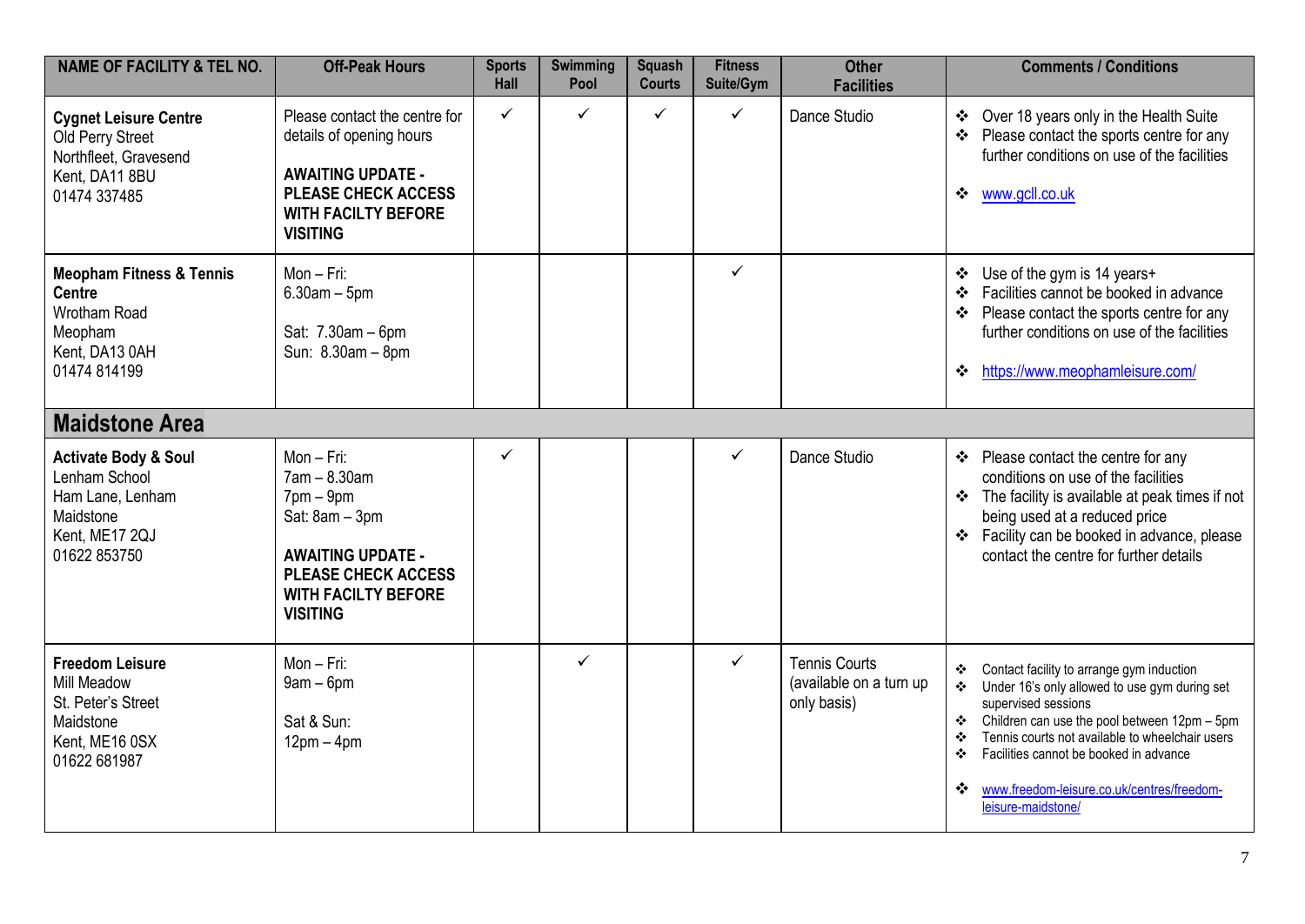| <b>NAME OF FACILITY &amp; TEL NO.</b>                                                                                            | <b>Off-Peak Hours</b>                                                                                                                                                      | <b>Sports</b><br>Hall | <b>Swimming</b><br>Pool | <b>Squash</b><br><b>Courts</b> | <b>Fitness</b><br>Suite/Gym | <b>Other</b><br><b>Facilities</b> | <b>Comments / Conditions</b>                                                                                                                                                                         |
|----------------------------------------------------------------------------------------------------------------------------------|----------------------------------------------------------------------------------------------------------------------------------------------------------------------------|-----------------------|-------------------------|--------------------------------|-----------------------------|-----------------------------------|------------------------------------------------------------------------------------------------------------------------------------------------------------------------------------------------------|
| <b>Maidstone Leisure Centre</b><br>Mote Park, Willow Way<br>Maidstone<br>Kent, ME10 1ER<br>08451 552277                          | Please contact the centre for<br>details of off-peak hours                                                                                                                 | $\checkmark$          | $\checkmark$            |                                | $\checkmark$                |                                   | ❖ Please contact the sports centre for any<br>conditions on use of the facilities<br>Facilities cannot be booked in advance<br>❖<br>https://www.maidstoneleisure.com/<br>❖                           |
| <b>Medway Area</b>                                                                                                               |                                                                                                                                                                            |                       |                         |                                |                             |                                   |                                                                                                                                                                                                      |
| <b>Chatham Ski &amp; Snowboard</b><br><b>Centre</b><br>Alpine Park, Capstone Road<br>Gillingham<br>Kent, ME7 3JH<br>01634 827979 | Please contact the centre for<br>details of off-peak hours                                                                                                                 |                       |                         |                                |                             | <b>Skiing Facilities</b>          | Please contact the sports centre for any<br>❖<br>conditions on use of the facilities<br>❖ FANS cards can only be used for<br>individual open practice sessions<br>https://www.jnlchatham.co.uk/<br>❖ |
| <b>King's Rochester Sports Centre</b><br>601 Maidstone Road<br>Rochester<br>Kent, ME1 3QJ<br>01634 818422                        | Mon-Fri:<br>$9am - 4pm$                                                                                                                                                    | $\checkmark$          |                         |                                | $\checkmark$                | <b>Tennis Court</b>               | ❖ Please contact the sports centre for any<br>conditions on use of the facilities<br>https://www.kingssportscentre.co.uk/<br>❖                                                                       |
| <b>Lordswood Leisure Centre</b><br>North Dane Way<br>Lordswood<br>Chatham<br>Kent, ME5 8YE<br>01634 682862                       | Mon-Fri:<br>$9.30$ am $- 5.30$ pm<br>Sat:<br>$5.30$ pm $-10$ pm<br><b>AWAITING UPDATE -</b><br><b>PLEASE CHECK ACCESS</b><br><b>WITH FACILTY BEFORE</b><br><b>VISITING</b> | $\checkmark$          |                         |                                | $\checkmark$                |                                   | Advance booking is not available<br>❖<br>Peak time usage is available free of<br>❖<br>charge if facility is not being used<br>https://www.lordswood-leisure.co.uk/<br>❖                              |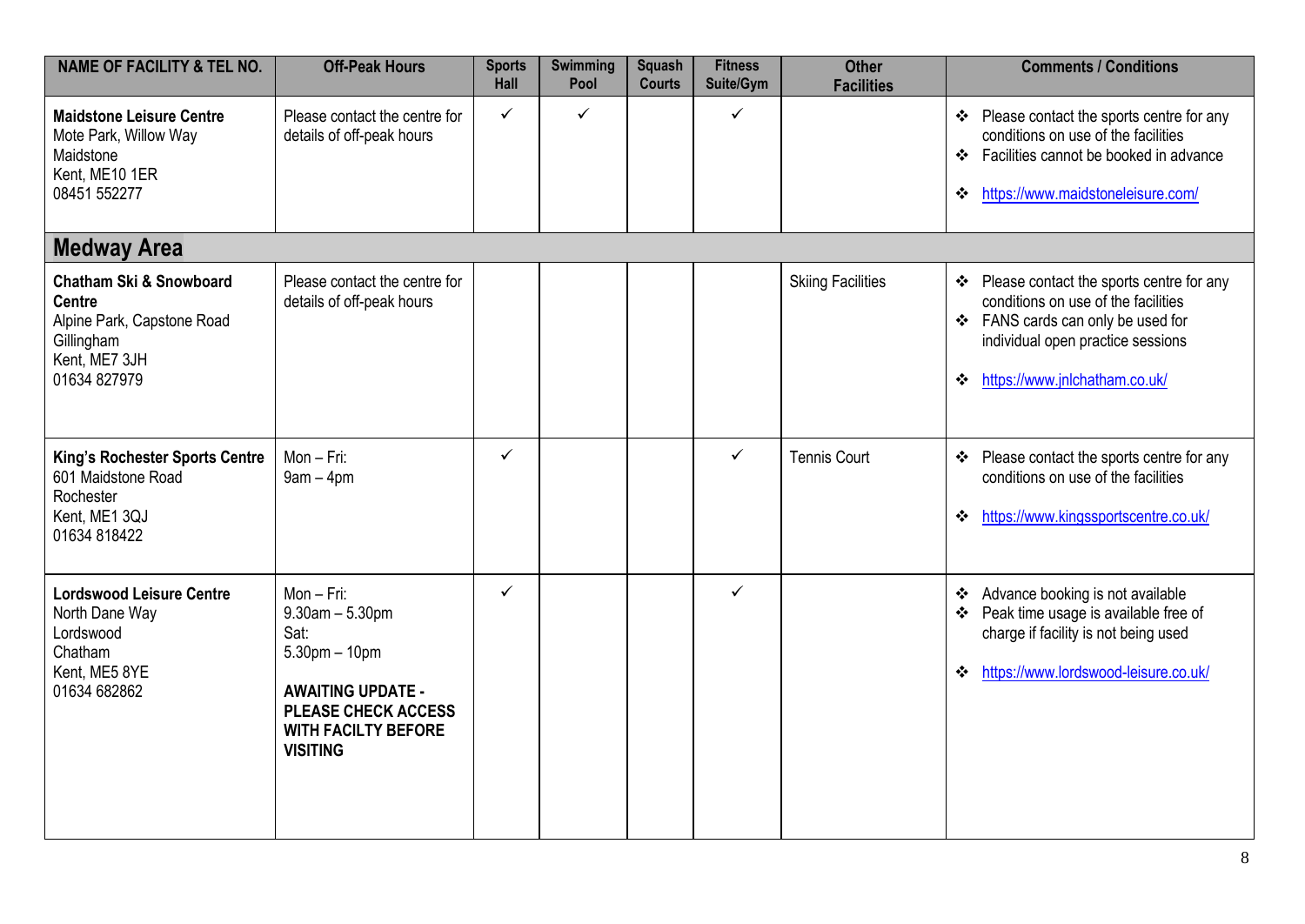| <b>NAME OF FACILITY &amp; TEL NO.</b>                                                                               | <b>Off-Peak Hours</b>                                                                                                                                                 | <b>Sports</b><br><b>Hall</b> | Swimming<br>Pool | <b>Squash</b><br><b>Courts</b> | <b>Fitness</b><br>Suite/Gym | <b>Other</b><br><b>Facilities</b>                                                | <b>Comments / Conditions</b>                                                                                                                                                                                                                                                          |
|---------------------------------------------------------------------------------------------------------------------|-----------------------------------------------------------------------------------------------------------------------------------------------------------------------|------------------------------|------------------|--------------------------------|-----------------------------|----------------------------------------------------------------------------------|---------------------------------------------------------------------------------------------------------------------------------------------------------------------------------------------------------------------------------------------------------------------------------------|
| <b>Sevenoaks Area</b>                                                                                               |                                                                                                                                                                       |                              |                  |                                |                             |                                                                                  |                                                                                                                                                                                                                                                                                       |
| <b>Edenbridge Leisure Centre</b><br>Stangrove Park<br>Edenbridge<br>Kent, TN8 5BJ<br>01732 865665                   | Mon-Fri:<br>$9am - 5pm$<br>Sat & Sun:<br>All day                                                                                                                      | ✓                            | ✓                | ✓                              | $\checkmark$                | Dance Studio                                                                     | ❖ Facility cannot be booked in advance,<br>unless made with payment<br>❖ Peak time usage is available if the facility<br>is not being used<br>❖ Please contact the sports centre for any<br>further conditions on use of the facilities<br>https://www.sencio.org.uk/edenbridge/<br>❖ |
| <b>Lullingstone Park Golf Course</b><br>Parkgate Road<br>Chelsfield, Nr. Orpington<br>Kent, BR6 7OX<br>01959 533793 | Mon-Fri: During normal<br>opening hours.<br>Sat & Sun: After 12noon                                                                                                   |                              |                  |                                |                             | 18 & 9-Hole Golf<br>Course                                                       | ❖ Facility can be booked up to 7 days in<br>advance<br>https://www.sencio.org.uk/lullingstone-<br>❖<br>park-golf-course/                                                                                                                                                              |
| <b>Sevenoaks Indoor Bowls Centre</b><br>Hollybush Lane<br>Sevenoaks<br>Kent, TN13 3UX<br>01732 451889               | Please contact the centre for<br>details of off-peak hours<br><b>AWAITING UPDATE -</b><br><b>PLEASE CHECK ACCESS</b><br><b>WITH FACILTY BEFORE</b><br><b>VISITING</b> |                              |                  |                                |                             | <b>Synthetic Artificial Pitch</b><br><b>Indoor Bowls</b><br><b>Tennis Courts</b> | ❖ Please contact the sports centre for any<br>conditions on use of the facilities<br>https://sevenoaks-indoor.bowls-<br>❖<br>club.co.uk/                                                                                                                                              |
| <b>Sevenoaks Leisure Centre</b><br><b>Buckhurst Lane</b><br>Sevenoaks<br>Kent, TN13 1LW<br>01732 470700             | Off-peak hours                                                                                                                                                        | ✓                            | $\checkmark$     |                                | ✓                           | Dance Studio                                                                     | ❖ Members to contact the centre Manager<br>to discuss individual requirements before<br>using site<br>$\div$ Fitness suite – no under 14's may use this<br>facility.<br>https://www.sencio.org.uk/sevenoaks/<br>❖                                                                     |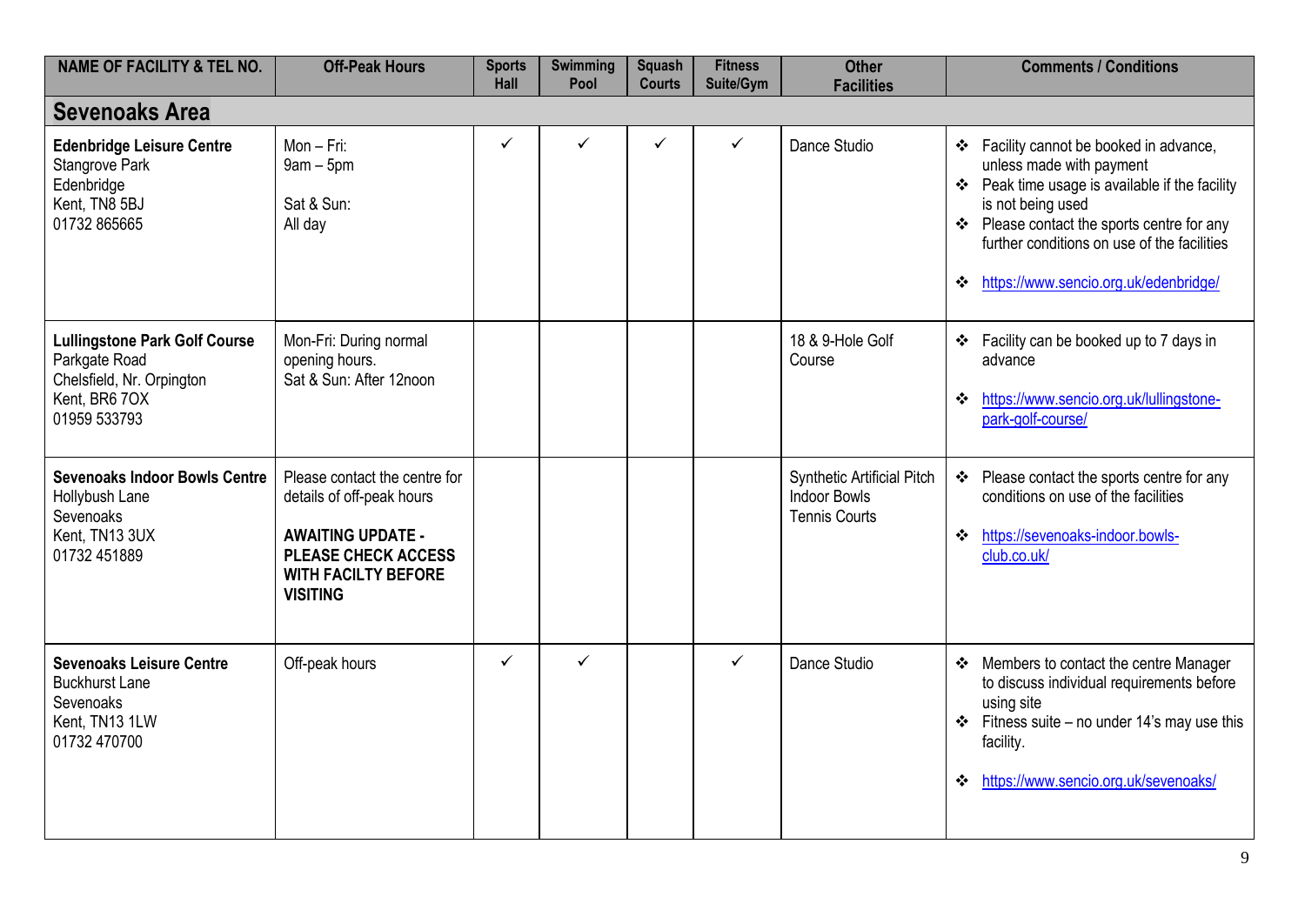| <b>NAME OF FACILITY &amp; TEL NO.</b>                                                                                                 | <b>Off-Peak Hours</b>                                                                                                                                                           | <b>Sports</b><br>Hall | <b>Swimming</b><br>Pool | <b>Squash</b><br><b>Courts</b> | <b>Fitness</b><br>Suite/Gym | <b>Other</b><br><b>Facilities</b>                                                                         | <b>Comments / Conditions</b>                                                                                                                                            |
|---------------------------------------------------------------------------------------------------------------------------------------|---------------------------------------------------------------------------------------------------------------------------------------------------------------------------------|-----------------------|-------------------------|--------------------------------|-----------------------------|-----------------------------------------------------------------------------------------------------------|-------------------------------------------------------------------------------------------------------------------------------------------------------------------------|
| <b>White Oak Indoor Bowls Centre</b><br>Garrolds Close,<br>Off Hilda May Avenue<br>Swanley, Kent<br>01322 665571                      | May to September Inclusive<br><b>AWAITING UPDATE -</b><br><b>PLEASE CHECK ACCESS</b><br><b>WITH FACILTY BEFORE</b><br><b>VISITING</b>                                           |                       |                         |                                |                             | <b>Indoor Bowls Hall</b><br><b>Short Mat Bowls</b><br>New Age Kurling<br>Conference Room<br>Function Room | ❖ Facility can be booked up to 7 days in<br>advance<br>Children under 16yrs must be supervised<br>$\frac{1}{2}$<br>www.whiteoakindoorbowls.co.uk<br>❖                   |
| <b>White Oak Leisure Centre</b><br>Hilda May Avenue<br>Swanley<br>Kent, BR8 7BT<br>01322 662188                                       | $Mon-Fri:$<br>$9am - 4pm$<br>Sat & Sun:<br>$11am - 5pm$<br><b>AWAITING UPDATE -</b><br><b>PLEASE CHECK ACCESS</b><br><b>WITH FACILTY BEFORE</b><br><b>VISITING</b>              | $\checkmark$          | $\checkmark$            | $\checkmark$                   | $\checkmark$                |                                                                                                           | Facilities can be booked 1 day in advance<br>❖<br>Fitness suite - minimum age 16 years<br>❖<br>https://www.everyoneactive.com/centre/w<br>❖<br>hite-oak-leisure-centre/ |
| <b>Swale Area</b>                                                                                                                     |                                                                                                                                                                                 |                       |                         |                                |                             |                                                                                                           |                                                                                                                                                                         |
| <b>Sheppey Leisure Complex</b><br>Off the Broadway<br><b>Sheerness</b><br>Kent, ME12 1HH<br>01795 668061                              | Please contact the centre for<br>details of off-peak hours                                                                                                                      | $\checkmark$          | $\checkmark$            |                                | ✓                           |                                                                                                           | Please contact the sports centre for any<br>$\frac{1}{2}$<br>conditions on use of the facilities<br>https://www.swaleleisure.com/sheppey-<br>❖<br>leisure-complex       |
| <b>Sittingbourne Community</b><br><b>College Sports Centre</b><br>Swanstree Avenue<br>Sittingbourne<br>Kent, ME10 4NL<br>01795 425825 | Not Applicable - please<br>contact the centre for further<br>details<br><b>AWAITING UPDATE -</b><br><b>PLEASE CHECK ACCESS</b><br><b>WITH FACILTY BEFORE</b><br><b>VISITING</b> | $\checkmark$          |                         |                                |                             | 2 x Wooden Floor<br>Gymnasiums                                                                            | ❖ Please contact the sports centre for<br>conditions on use of the facilities<br>$\ddot{\bullet}$<br>https://sports-<br>facilities.co.uk/sites/view/1004555             |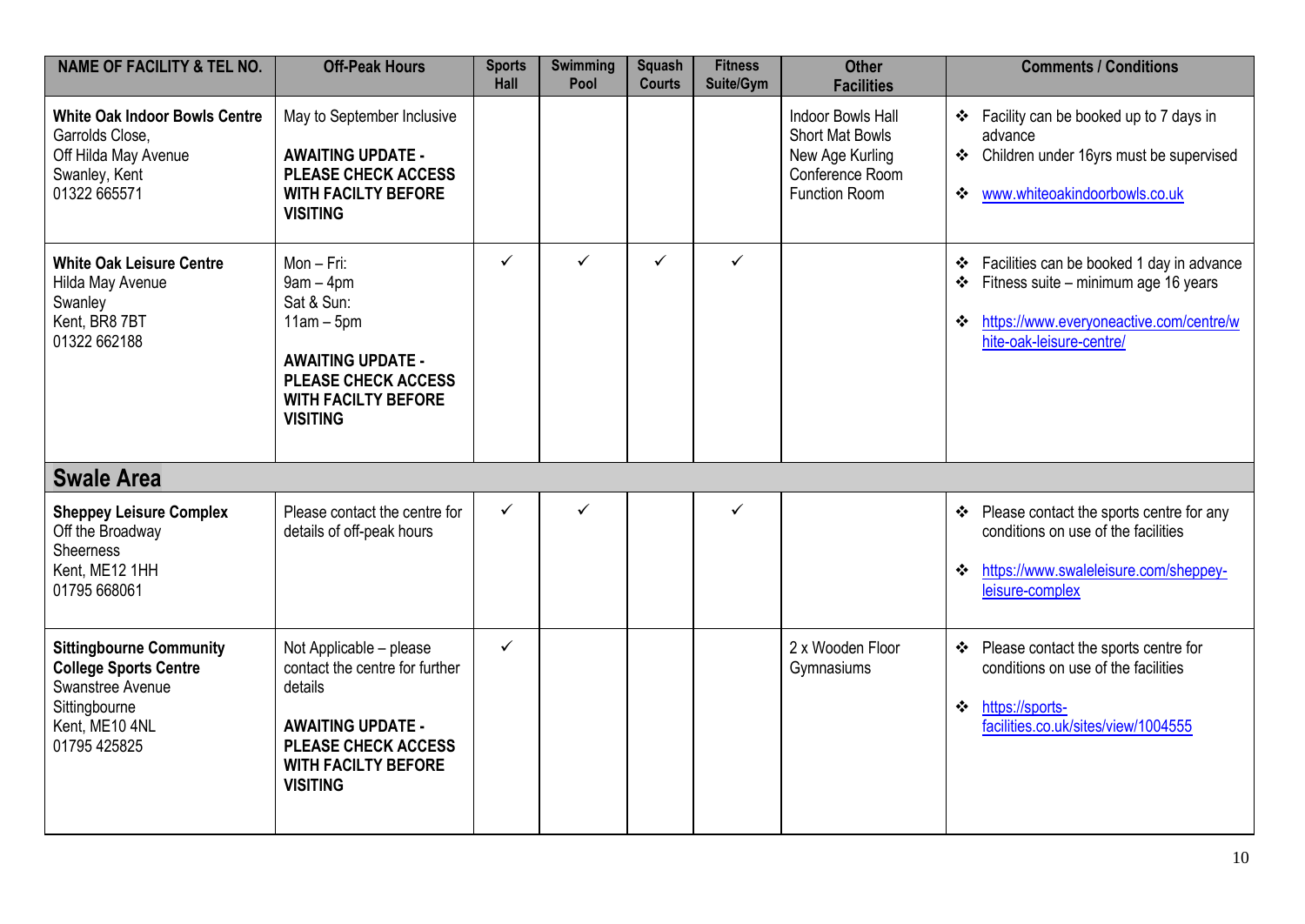| <b>NAME OF FACILITY &amp; TEL NO.</b>                                                                                                                 | <b>Off-Peak Hours</b>                                                                                                                                          | <b>Sports</b><br>Hall | <b>Swimming</b><br>Pool | <b>Squash</b><br><b>Courts</b> | <b>Fitness</b><br>Suite/Gym | <b>Other</b><br><b>Facilities</b>     | <b>Comments / Conditions</b>                                                                                                                                                                                      |
|-------------------------------------------------------------------------------------------------------------------------------------------------------|----------------------------------------------------------------------------------------------------------------------------------------------------------------|-----------------------|-------------------------|--------------------------------|-----------------------------|---------------------------------------|-------------------------------------------------------------------------------------------------------------------------------------------------------------------------------------------------------------------|
| <b>Swallows Leisure Centre</b><br><b>Central Avenue</b><br>Sittingbourne<br>Kent, ME10 4NT<br>01795 420420                                            | Please contact the centre for<br>details of off-peak hours                                                                                                     | ✓                     | $\checkmark$            |                                | ✓                           |                                       | Please contact the sports centre for any<br>❖<br>conditions on use of the facilities<br>https://www.swaleleisure.com/swallows-<br>❖<br>leisure-centre                                                             |
| <b>Thanet Area</b>                                                                                                                                    |                                                                                                                                                                |                       |                         |                                |                             |                                       |                                                                                                                                                                                                                   |
| <b>Hartsdown Leisure Centre</b><br>(Your Leisure Kent Ltd)<br>Hartsdown Park<br>Hartsdown Road<br>Margate<br>Kent, CT9 5QX<br>01843 226221            | <b>Currently reviewing</b><br>operations following Covid<br>period and hope to be able<br>to support FANS member<br>access again from<br>Summer 22.            | ✓                     | $\checkmark$            |                                | ✓                           | <b>Tennis Courts</b>                  | $\bullet$<br>Home - Hartsdown Leisure Centre                                                                                                                                                                      |
| <b>Manston Golf Centre</b><br><b>Manston Road</b><br>Manston<br>Kent, CT12 5BE<br>01843 590005                                                        | $Mon - Thus:$<br>$9am - 5pm$<br>Fri: 10.30am - 5pm                                                                                                             |                       |                         |                                |                             | <b>Driving Range</b><br>9 Hole Course | 12yr olds and under must be<br>$\frac{1}{2}$<br>accompanied by an adult<br>Facility can be booked in advance<br>$\bullet$<br>25% off coaching fees for under 18yr olds<br>$\bullet$<br>www.manstongolf.co.uk<br>❖ |
| The Royal Harbour Academy<br><b>Athletics Track</b><br>The Royal Harbour Academy<br><b>Stirling Way</b><br>Ramsgate<br>Kent, CT12 6NB<br>01843 572500 | Please contact the centre for<br>details of off-peak hours<br><b>AWAITING UPDATE -</b><br>PLEASE CHECK ACCESS<br><b>WITH FACILTY BEFORE</b><br><b>VISITING</b> |                       |                         |                                |                             | <b>Athletics Track</b>                | Members cannot book the whole facility,<br>$\bullet$<br>only able to book their training session<br>subject to conditions                                                                                         |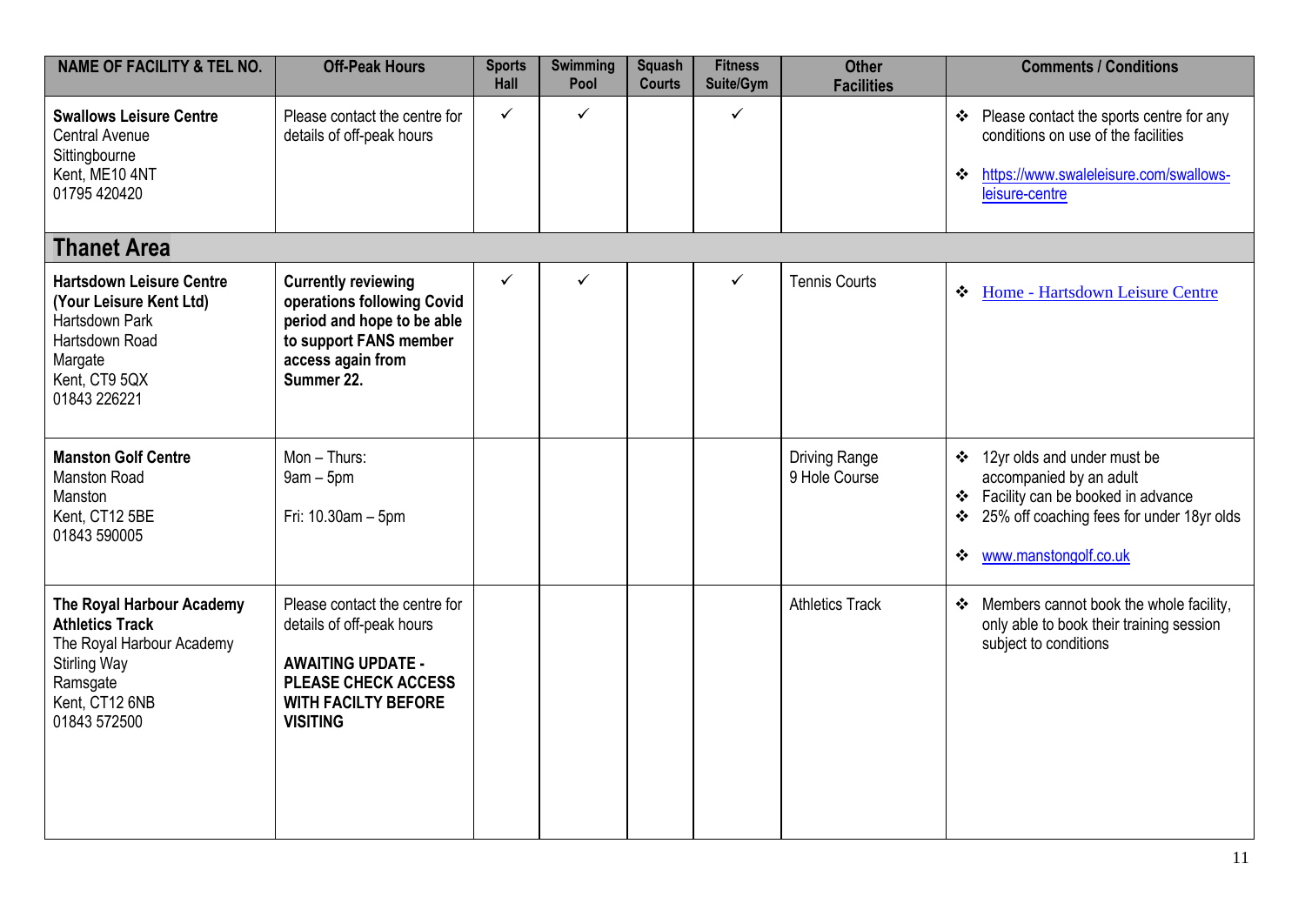| <b>NAME OF FACILITY &amp; TEL NO.</b>                                                                                        | <b>Off-Peak Hours</b>                                                                                                                                                                                   | <b>Sports</b><br><b>Hall</b> | <b>Swimming</b><br>Pool | <b>Squash</b><br><b>Courts</b> | <b>Fitness</b><br>Suite/Gym | <b>Other</b><br><b>Facilities</b>               | <b>Comments / Conditions</b>                                                                                                                                                                                                                                                                                                                      |
|------------------------------------------------------------------------------------------------------------------------------|---------------------------------------------------------------------------------------------------------------------------------------------------------------------------------------------------------|------------------------------|-------------------------|--------------------------------|-----------------------------|-------------------------------------------------|---------------------------------------------------------------------------------------------------------------------------------------------------------------------------------------------------------------------------------------------------------------------------------------------------------------------------------------------------|
| <b>Ramsgate Sports Centre</b><br>(Your Leisure Kent Ltd)<br><b>High Street</b><br>Ramsgate<br>Kent, CT11 9TT<br>01843 585111 | <b>Currently reviewing</b><br>operations following Covid<br>period and hope to be able<br>to support FANS member<br>access again from<br>Summer 22.                                                     | ✓                            | ✓                       |                                | ✓                           |                                                 | Home - Ramsgate Leisure Centre<br>❖                                                                                                                                                                                                                                                                                                               |
| <b>Tonbridge &amp; Malling Area</b>                                                                                          |                                                                                                                                                                                                         |                              |                         |                                |                             |                                                 |                                                                                                                                                                                                                                                                                                                                                   |
| <b>Poult Wood Golf Centre</b><br>Higham Lane<br>Tonbridge<br>Kent, TN11 9QR<br>01732 364039                                  | Please contact the centre for<br>details of off-peak hours                                                                                                                                              |                              |                         | ✓                              |                             | 18-hole golf course<br>9-hole short golf course | ❖ The facility is available at peak times if not<br>being used<br>❖ The facility can be booked up to 7 days in<br>advance<br>https://www.tmactive.co.uk/locations/poult<br>❖<br>-wood                                                                                                                                                             |
| <b>Tonbridge School Centre</b><br>London Road<br>Tonbridge<br>Kent, TN10 3AD<br>01732 304111                                 | Mon - Fri only<br>$6am - 3.30pm$<br>Please contact the centre for<br>further details as there will<br>be some restrictions during<br>the stated off peak hours<br>due to school use of the<br>facility. |                              | ✓                       |                                | ✓                           | <b>Exercise Classes</b><br><b>Track</b>         | ❖ A separate application must be made<br>and additional criteria met in order to<br>obtain use of the centre. Please<br>contact facility to obtain TSC<br>application form.<br>❖ Further information about the facility<br>opening hours, class timetables, etc can<br>be found on their website.<br>https://www.tonbridgeschoolcentre.co.uk<br>❖ |
| <b>Tonbridge Swimming Pool</b><br>Lower Castle Field<br>The Slade<br>Tonbridge<br>Kent, TN9 1HR<br>01732 367449              | Not Applicable - please<br>contact the centre for further<br>details<br><b>AWAITING UPDATE -</b><br><b>PLEASE CHECK ACCESS</b><br><b>WITH FACILTY BEFORE</b><br><b>VISITING</b>                         |                              | ✓                       |                                |                             |                                                 | Advance booking is not available<br>❖<br>Lane swimming is not always available<br>❖<br>www.tmactive.co.uk/locations/tonbridge-<br>❖<br>pool                                                                                                                                                                                                       |